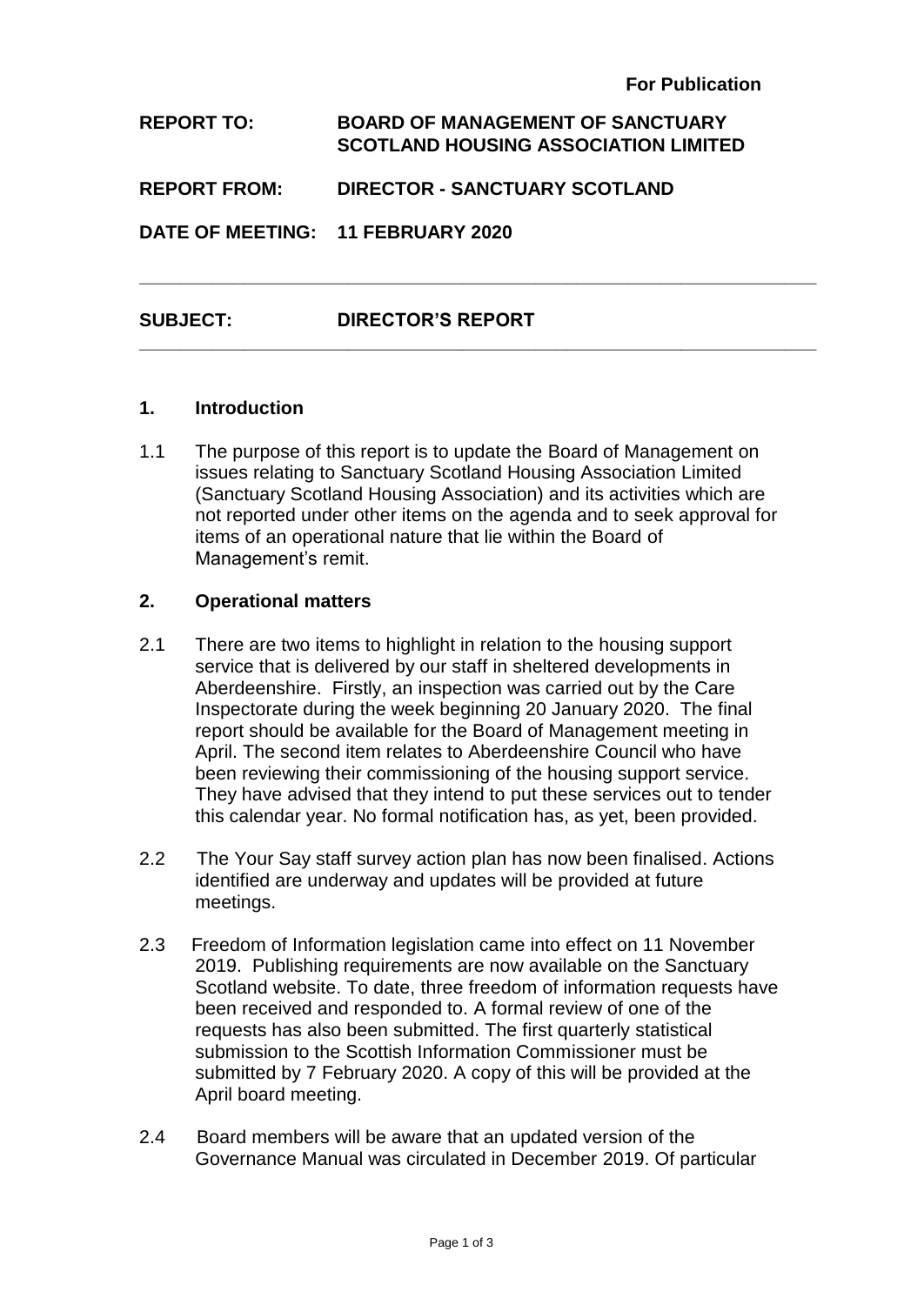note is the addition of the Freedom of Information Policy and Procedure.

## **3. PR/media coverage and events**

3.1 A short photo opportunity to acknowledge the completion of the Love Street development took place on 20 November 2019 as board members will be aware. The coverage of this was not released to press until after the General Election in December 2019.

# **4. Scottish Housing Regulator**

- 4.1 Two representatives of the Scottish Housing Regulator will be attending the 11 February 2020 Board of Management meeting.
- 4.2 The internal assurance statement working group has been formed to lead the self assessment work for the 2020 Annual Assurance **Statement**

# **5. Approvals**

5.1 The Board of Management is asked to approve the re-appointment of a former member of the North East Area Committee.

## **6. Appraisal**

- 6.1 Risk management
- 6.1.1 RM 3 Cost and income pressures, RM 4 Political risk, RM 5 Governance and RM 9 Legislative/Regulatory; reporting of issues being dealt with by the Director - Sanctuary Scotland allows for scrutiny of such activities by the Board of Management thus contributing to the management of governance and compliance risks. Some of the issues and activities reported also contribute to the mitigation of political and reputational risks.
- 6.2 Impact on diversity
- 6.2.1 None of the issues referred to in this report are considered to have any direct diversity implications.
- 6.3 Value for Money
- 6.3.1 None of the issues referred to in this report are considered to have any direct value for money implications.

## **7. Recommendation**

7.1 The Board of Management is recommended to: